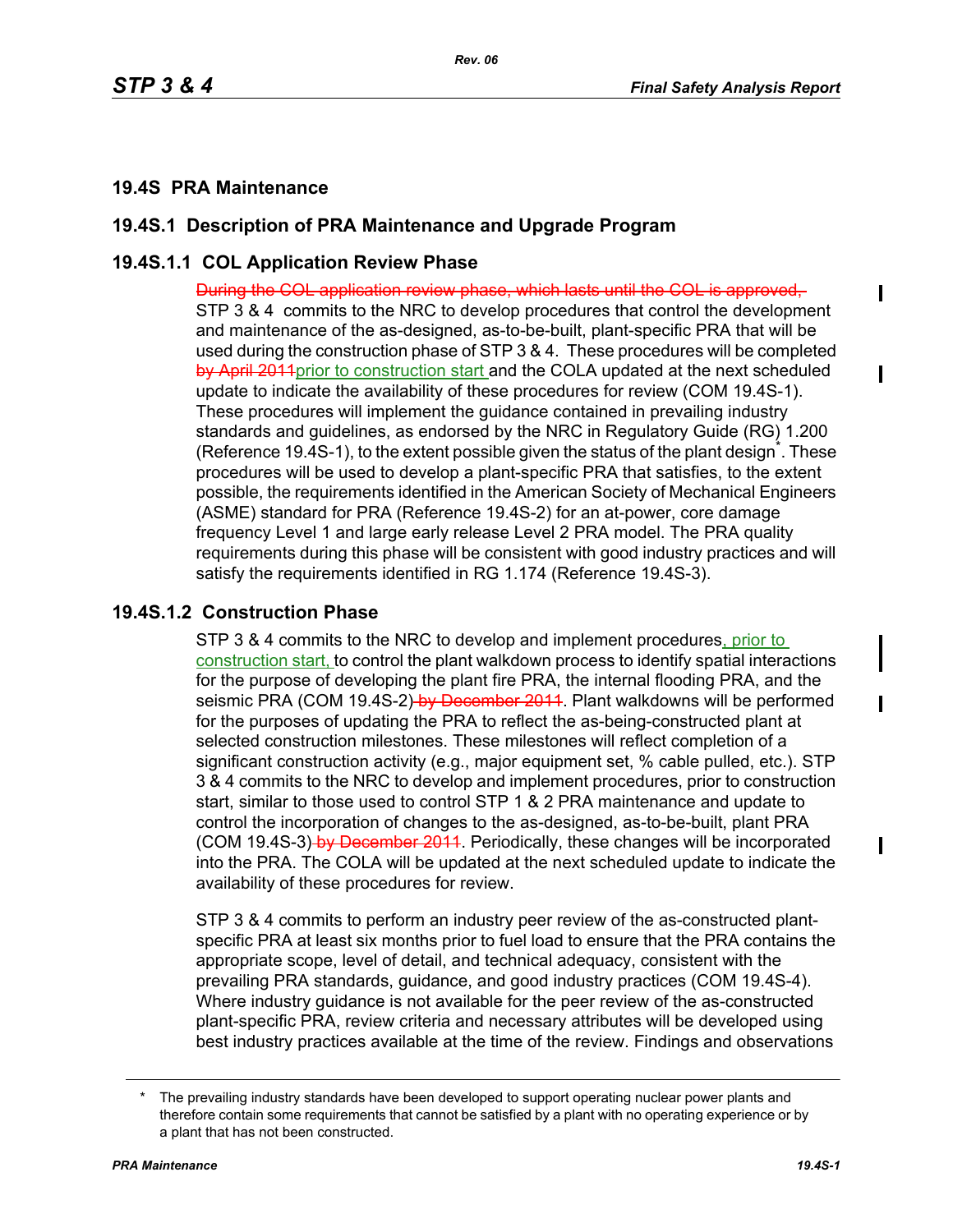from this peer review will be reviewed and a plan of action to address the findings will be documented in the plants corrective action program.

Findings and observations that reveal fundamental weaknesses in PRA modeling will be incorporated into the as-constructed plant-specific PRA prior to using the PRA to support operations phase risk-informed activities. Other findings and observations that do not significantly affect operations phase risk-informed applications may be deferred until the first major update of the operations phase PRA.

### **19.4S.1.3 Operations Phase**

An existing plant procedure on PRA Model Maintenance and Update discusses the process for maintaining and updating the plant-specific PRA that supports STP 1 & 2. This procedure will be used to maintain the plant-specific PRA developed to support operation of STP 3 & 4. The major provisions of this procedure are:

- The periodic update frequency for PRA model revisions is once every three years.
- **D** Updates of selected PRA processes, such as human reliability analysis and external events analysis are performed as necessary in response to changes in industry and NRC guidance and experience. These processes are reviewed as part of the model update process to identify potential changes.
- **Tracking of proposed changes to the PRA model using the stations Corrective** Action Program.
- Deferred tasks not performed during a periodic update are documented in a Condition Report in the Corrective Action Program. This Condition Report justifies the deferral and develops a plan of action for expeditiously completing remaining model tasks.
- A description of the station records and industry programs that are periodically reviewed to identify potential changes to the plant-specific PRA model.
- If a potential change to the PRA results in an increase to core damage frequency and/or large early release frequency of less than 10%, then the change is entered into the set of model changes for the next regularly scheduled PRA update. If the proposed change results in a change in core damage frequency or large early release frequency of greater than or equal to 10%, the Manager of Risk Management is notified and a tracking condition report is generated for the affected system or process clearly outlining the necessary changes. The decision to update the affected section(s) of the PRA is made by the Manager of Risk Management based upon consideration of the effect of the changes on existing risk-informed processes.
- Describes which risk-informed applications are required to be updated after a PRA model revision.
- **IDENT** Identifies which section of the plant-specific PRA will be updated during the periodic PRA update.